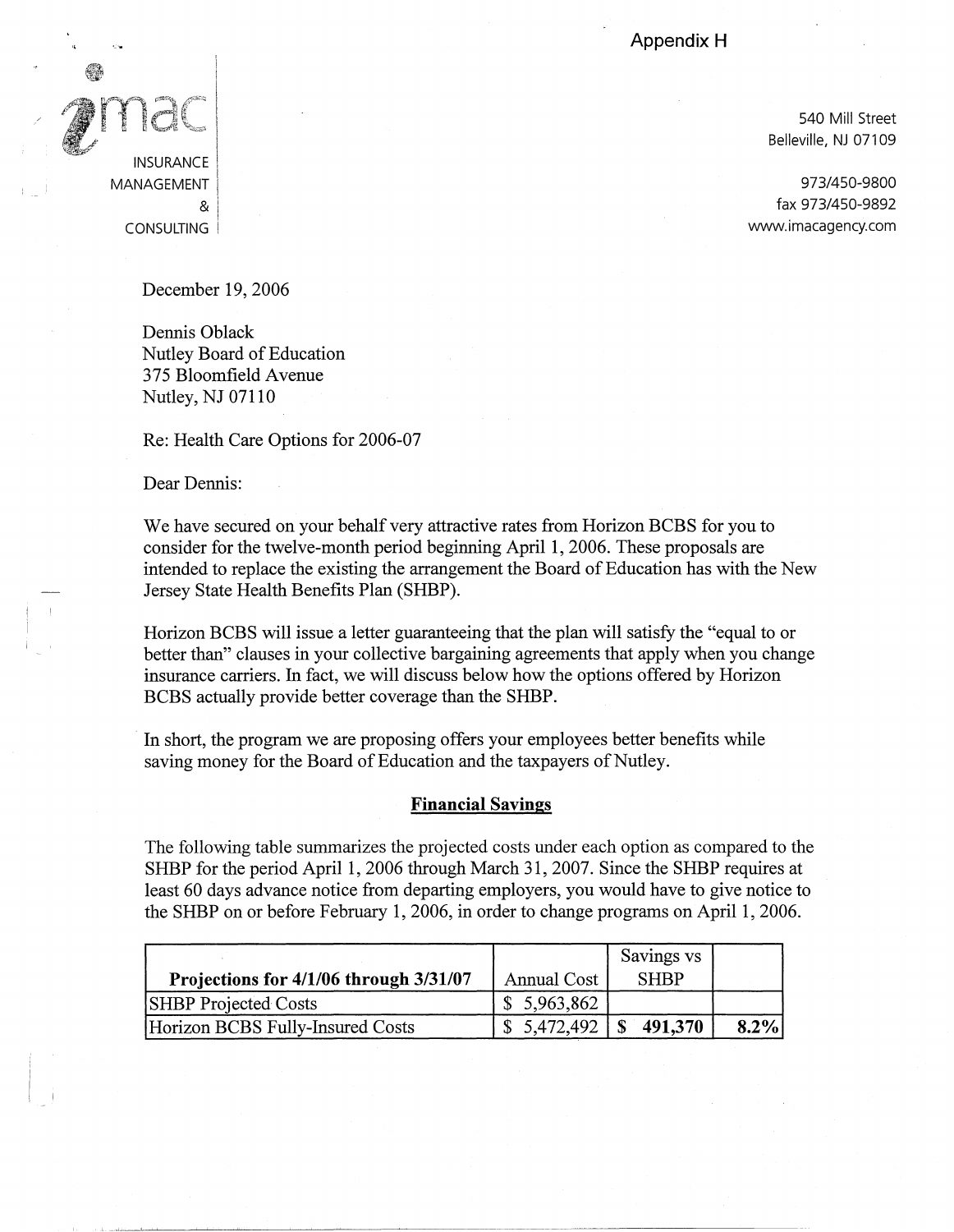Attached is a spreadsheet showing more detail about these numbers, including actual rates. The projections are based on actual SHBP rates for 2006 and an assumed 10% increase from the SHBP on January 1, 2007. The Horizon rates include the A4 surcharge.

We believe the fully insured option from Horizon BCBS is a better choice for you than the SHBP. Based on our projections, it shows a potential savings versus the SHBP of about \$491,370. And you would save money while retaining the Horizon provider network that about 94% of your employees are using now. And you would have the advantage of having us as your independent insurance advisor and consultant to review all your options on an annual basis, something not included in the SHBP program.

## **Benefit Advantages**

The Horizon BCBS proposal matches the SHBP Traditional Plan design but also includes some additional benefits not offered by the SHBP. These include:

- The Horizon BCBS plan includes adult and well-child preventive care that the SHBP does not cover.
- The Horizon plan has no separate dollar maximums on mental health  $-$  the SHBP has \$10,000 annual/\$20,000 lifetime maximums.
- The Horizon has no lifetime cap on total benefits the SHBP has a  $$1,000,000$ lifetime cap.

The Horizon BCBS proposal replaces the SHBP NJ Plus POS with the better Horizon Direct Access plan. This plan has two significant advantages versus the NJ Plus POS plan:

- Participants under Direct Access will have In Network access to a nationwide network rather than be limited to New Jersey and Florida and parts of New York and Pennsylvania as under the SHBP NJ Plus POS. Delaware, South Carolina and Virginia are being dropped from the NJ Plus POS network effective January 1, 2006.
- The Horizon Direct Access program does not require referrals from a participant's Primary Care Physician (PCP) for in network specialist visits while the SHBP NJ Plus POS program does require such referrals. In fact, the Direct Access program does not require participants to designate a PCP, though it is a good idea for participants to do so and thereby have a primary physician overseeing their health care.
- Horizon Direct Access has no separate dollar maximums on mental health the SHBP NJ Plus has \$15,000 annual/\$50,000 lifetime maximums.

The employees currently enrolled in an HMO would have to choose a new plan. They will be able to join one of the two Horizon plans, including the Direct Access which functions much like an HMO when using in network providers but has the added benefit of providing coverage for non-network providers, something the HMOs do not offer other than for emergencies.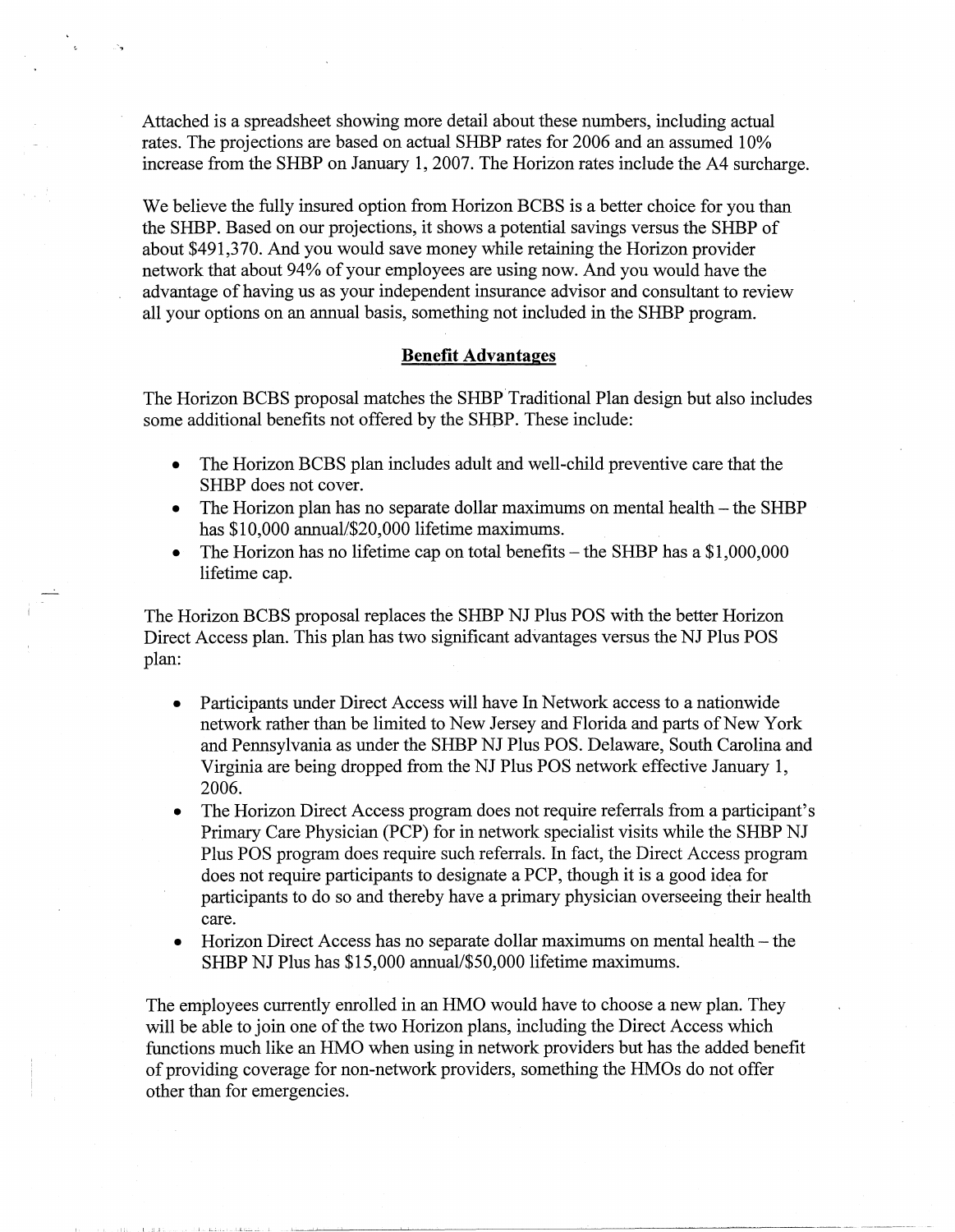We are able to offer you this Horizon proposal with better benefits and lower costs than you will face under the SHBP because your claims history with the SHBP is better than the average SHBP member employer.

It is our opinion that the proposal from Horizon BCBS is your only currently viable option to the SHBP, both from financial and administrative perspectives. The Horizon quote saves you approximately \$490,000 versus the State Health Benefits Plan for 2006- 07. Oxford Health Plans, which we have used as an alternative in other situations, provided a quote that was about 2.5% more expensive that Horizon BCBS. We know from past experience that Aetna US Healthcare cannot match the Traditional Plan design you have with the SHBP. Cigna is not currently quoting on this kind of business.

We think we are uniquely positioned to help employers transition from the SHBP to coverage that will be better than what your employees have under the SHBP, with competitive rates and better service.

Sincerely,

 $\mathcal{A}_\infty$ 

Joseph Maurillo

Joseph Maurillo President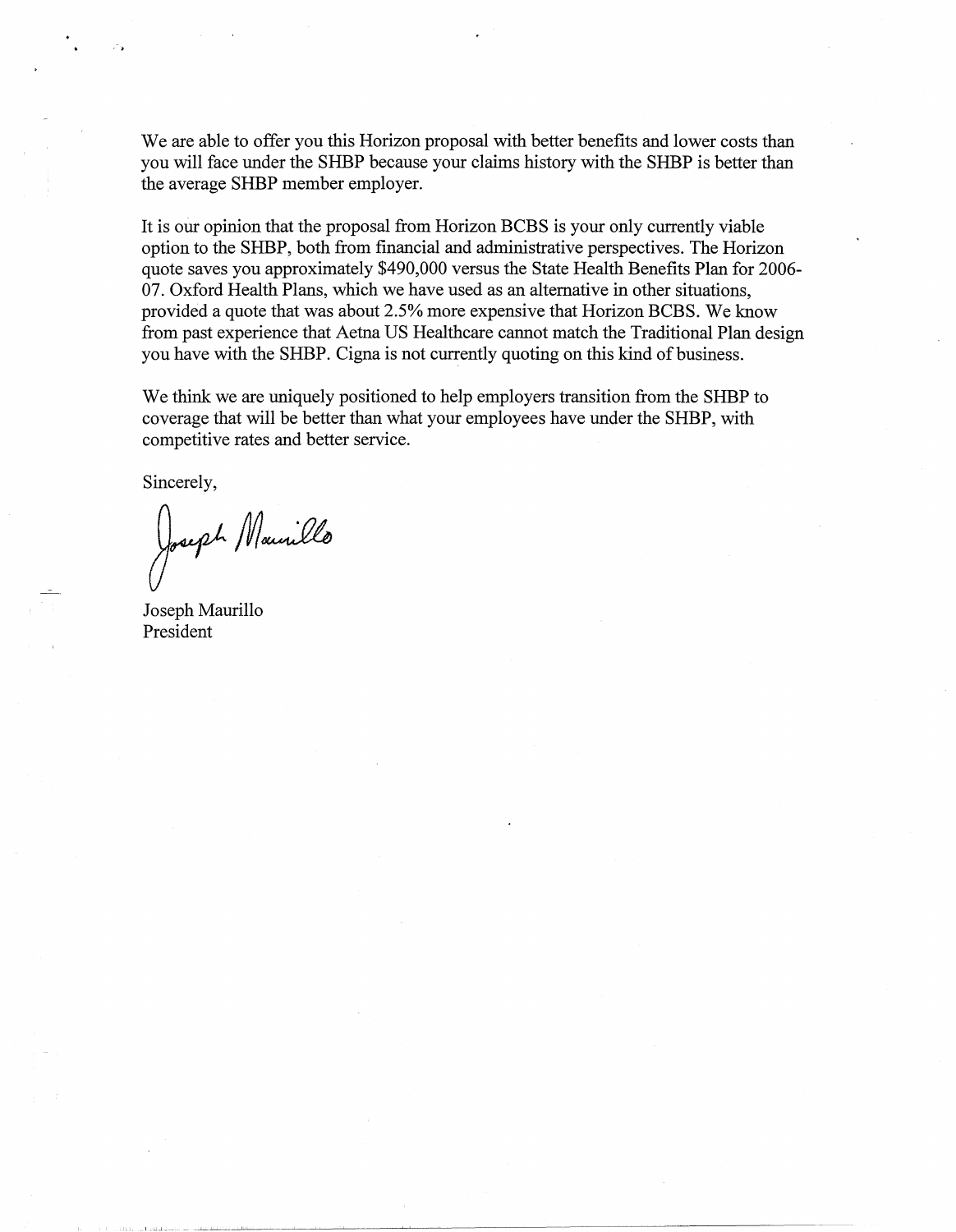#### Nutley BOE SHBP vs Horizon BCBS April 1, 2006 - March 31, 2007

| <b>Traditional Plan</b>                       |         |                       |                         |                                        |                                      |               |                 |     |
|-----------------------------------------------|---------|-----------------------|-------------------------|----------------------------------------|--------------------------------------|---------------|-----------------|-----|
| <b>\ctives</b>                                | Single  | H/W                   | Family                  | P/C                                    |                                      |               | Totals          |     |
| <b>Enrollment Medicall</b>                    | 118     | 94                    | 138l                    | 18                                     |                                      |               |                 | 368 |
| SHBP 2006 Ratel \$                            | 542.83  | 1,178.37<br>\$        | 1,378.95<br>£.          | 789.79<br>- \$                         |                                      |               |                 |     |
| SHBP 2007 Rate (est. 10% increase)  \$        | 597.11  | \$<br>1,296.21        | 1,516.85<br><b>S</b>    | 868.77<br>- \$                         |                                      |               |                 |     |
| SHBP 2006-07 Annualized Cost                  | 787,863 | \$1,362,431           | \$2,340,630             | 174,850<br>- 36                        |                                      |               | 4,665,784<br>\$ |     |
|                                               |         |                       |                         |                                        |                                      |               |                 |     |
| Horizon 2006-07 Fully Insured Rate \$         | 515.69  | \$1,119.45            | l Si<br>1,310.00        | 750.30<br>- \$                         |                                      |               |                 |     |
| Horizon 2006-07 Fully Insured Annualized Cost | 730,217 | \$1,262,740           | \$2,169,360             | 162,065<br>\$                          |                                      |               | 4,324,381<br>\$ |     |
|                                               |         |                       |                         |                                        |                                      |               |                 |     |
|                                               |         |                       |                         |                                        |                                      |               |                 |     |
|                                               |         | IH/W No               | Family No               | H/W One On Family One                  |                                      | IP/C No       |                 |     |
| Retirees N/A - NO IMPACT TO DISTRICT          | Single  | Medicare              | Medicare                | Medicare                               | On Medicare Medicare                 |               | Totals          |     |
| Enrollment                                    |         |                       |                         |                                        |                                      |               |                 |     |
|                                               |         |                       |                         |                                        |                                      |               |                 |     |
| SHBP 2006 Rate \$                             | 722.45  | \$<br>$1,572.86$ \ \$ |                         | $1,839.15$ \$ $1,079.43$ \$ $1,346.22$ |                                      | \$1,052.72    |                 |     |
| SHBP 2007 Rate (est. 10% increase) S          | 794.70  | \$<br>1.730.15        | \$2,023.07              | \$1,187.37                             | $\frac{1}{3}$ 1.480.84 \ \$ 1.157.99 |               |                 |     |
|                                               |         |                       |                         |                                        |                                      |               |                 |     |
| Horizon 2006-07 Fully Insured Rate            | 686.01  | \$<br>1.494.16        | $1.747.12$   \$<br>l Si | 972.64                                 | 1.276.14<br>- \$                     | 1.000.05<br>S |                 |     |

## **Horizon Direct Access (to replace SHBP NJ Plus)**

 $\epsilon$ 

 $\begin{array}{ccccccccc} \bullet & \star & & & \circ & \circ \end{array}$ 

| Actives                                       | Single | lh/W             | <b>Family</b>  | IP/C   | Totals  |
|-----------------------------------------------|--------|------------------|----------------|--------|---------|
| Enrollmentl                                   | 21     | 23               | 57             |        | 1051    |
|                                               |        |                  |                |        |         |
| SHBP 2006 Ratel \$                            | 345.70 | 769.40 I<br>- 96 | 895.20         | 510.46 |         |
| SHBP 2007 Rate (est. 10% increase)   \$       | 380.27 | 846.34           | 984.72         | 561.51 |         |
| SHBP 2006-07 Annualized Cost \$               | 89,294 | 217.663          | 627.625        | 25.115 | 959,697 |
|                                               |        |                  |                |        |         |
| Horizon 2006-07 Fully Insured Rate            | 328.42 | 730.93 l         | 850.44         | 484.94 |         |
| Horizon 2006-07 Fully Insured Annualized Cost | 82,762 | 201.737          | 581.701<br>-\$ | 23,277 | 889,477 |

#### **HMOs (assume all go to Direct Access)**

|                              |                                                   | Single |                          | H/W  |                |    | Family         | P/C  |                       |                                          | Totals        |
|------------------------------|---------------------------------------------------|--------|--------------------------|------|----------------|----|----------------|------|-----------------------|------------------------------------------|---------------|
|                              | Aetna HMO enrollment                              |        | 5                        |      | 3              |    | 8.             |      | ٠.                    |                                          | 16            |
|                              | Aetna SHBP 2006 Ratel \$                          |        | 437.44                   | -\$  | 946.24         | \$ | 1,064.64       | \$   | 599.61                |                                          |               |
|                              | Aetna SHBP 2007 Rate (est. 10% increase) \$       |        | 481.18                   | \$   | 1,040.86       | S. | 1,171.10       | - \$ | 659.57                |                                          |               |
|                              | Aetna SHBP 2006-07 Annualized Cost                |        | 26,903                   | S.   | 34,916         | \$ | 104,761        | \$   | $\blacksquare$        | $\alpha$ , $\beta$ , $\alpha$ , $\alpha$ | \$<br>166,579 |
|                              |                                                   |        |                          |      |                |    |                |      |                       |                                          |               |
|                              | Cigna HMO enrollment                              |        | 3                        |      | $\blacksquare$ |    | 2              |      | $\sim$                |                                          | 5             |
|                              | Cigna SHBP 2006 Rate \$                           |        | 509.65                   | -\$  | 1,094.58       | \$ | 1,261.23       | \$   | 714.38                |                                          |               |
|                              | Cigna SHBP 2007 Rate (est. 10% increase) \$       |        | 560.62                   | \$   | 1,204.04       | \$ | 1,387.35       | - \$ | 785.82                |                                          |               |
|                              | Cigna SHBP 2006-07 Annualized Cost                |        | 18,806                   | - \$ |                | \$ | 31,026         | -\$  | $\tilde{\phantom{a}}$ |                                          | \$<br>49,832  |
|                              |                                                   |        |                          |      |                |    |                |      |                       |                                          |               |
|                              | Oxford HMO enrollment                             |        | $\overline{\phantom{0}}$ |      |                |    | 5              |      |                       |                                          |               |
|                              | Oxford SHBP 2006 Rate \$                          |        | 349.87                   | - \$ | 769.60         | \$ | 909.55         | \$   | 524.78                |                                          |               |
|                              | Oxford SHBP 2007 Rate (est. 10% increase)   \$    |        | 384.86                   | - \$ | 846.56         | \$ | .000.51        | \$   | 577.26                |                                          |               |
|                              | Oxford SHBP 2006-07 Annualized Cost               |        |                          | - \$ | 9,466          | \$ | 55,937         | \$   | 6,455                 |                                          | \$<br>71,858  |
|                              |                                                   |        |                          |      |                |    |                |      |                       |                                          |               |
| $\sim$                       | Healthnet HMO enrollment                          |        |                          |      |                |    | $\overline{2}$ |      | $\sim$                |                                          | 4             |
|                              | Healthnet SHBP 2006 Ratel \$                      |        | 481.15                   | ∣\$. | 1,048.15       | \$ | ,272.39        | \$   | 738.15                |                                          |               |
|                              | Healthnet SHBP 2007 Rate (est. 10% increase)   \$ |        | 529.27                   | \$   | 1,152.97       | \$ | 1,399.63       | \$   | 811.97                |                                          |               |
|                              | Healthnet SHBP 2006-07 Annualized Cost \$         |        | 5,918                    | \$   | 12,892         | \$ | 31,301         | \$   | $\blacksquare$        |                                          | 50,111        |
|                              |                                                   |        |                          |      |                |    |                |      |                       |                                          |               |
|                              | SHBP HMO Total enrollment                         |        | 9                        |      | 5.             |    | 17             |      | 1                     |                                          | 32            |
|                              | SHBP HMO 2006-07 Total annualized cost \$         |        | 51,627                   | - \$ | 57,275         | \$ | 223,025        | \$.  | 6,455                 |                                          | \$<br>338,381 |
|                              |                                                   |        |                          |      |                |    |                |      |                       |                                          |               |
|                              | Horizon Direct Access Rates 2006-07 \$            |        | 328.42                   | \$   | $730.93$ \ \$  |    | 850.44         | £    | 484.94                |                                          |               |
|                              | Horizon Direct Access 2006-07 Annualized Cost \$  |        | 35,469                   | - \$ | 43,856         | \$ | 173,490        | \$   | 5,819                 |                                          | \$<br>258,634 |
|                              |                                                   |        |                          |      |                |    |                |      |                       |                                          |               |
|                              |                                                   |        |                          |      | Savings vs.    |    |                |      |                       |                                          |               |
| <b>Total Annualized Cost</b> |                                                   |        |                          |      | <b>SHBP</b>    |    |                |      |                       |                                          |               |

| Total Annualized Cost                               |                | эны     |      |
|-----------------------------------------------------|----------------|---------|------|
| ISHBP 2006-07 Annualized Cost                       | \$5,963,862    |         |      |
| Horizon BCBS Fully Insured 2006-07 Annualized Costs | $$5.472.492$ ! | 491.370 | 8.2% |
| l Headcount                                         | 505            |         |      |

 $\pm$  10  $\pm$ 

 $\hat{\mathcal{E}}$  $\epsilon$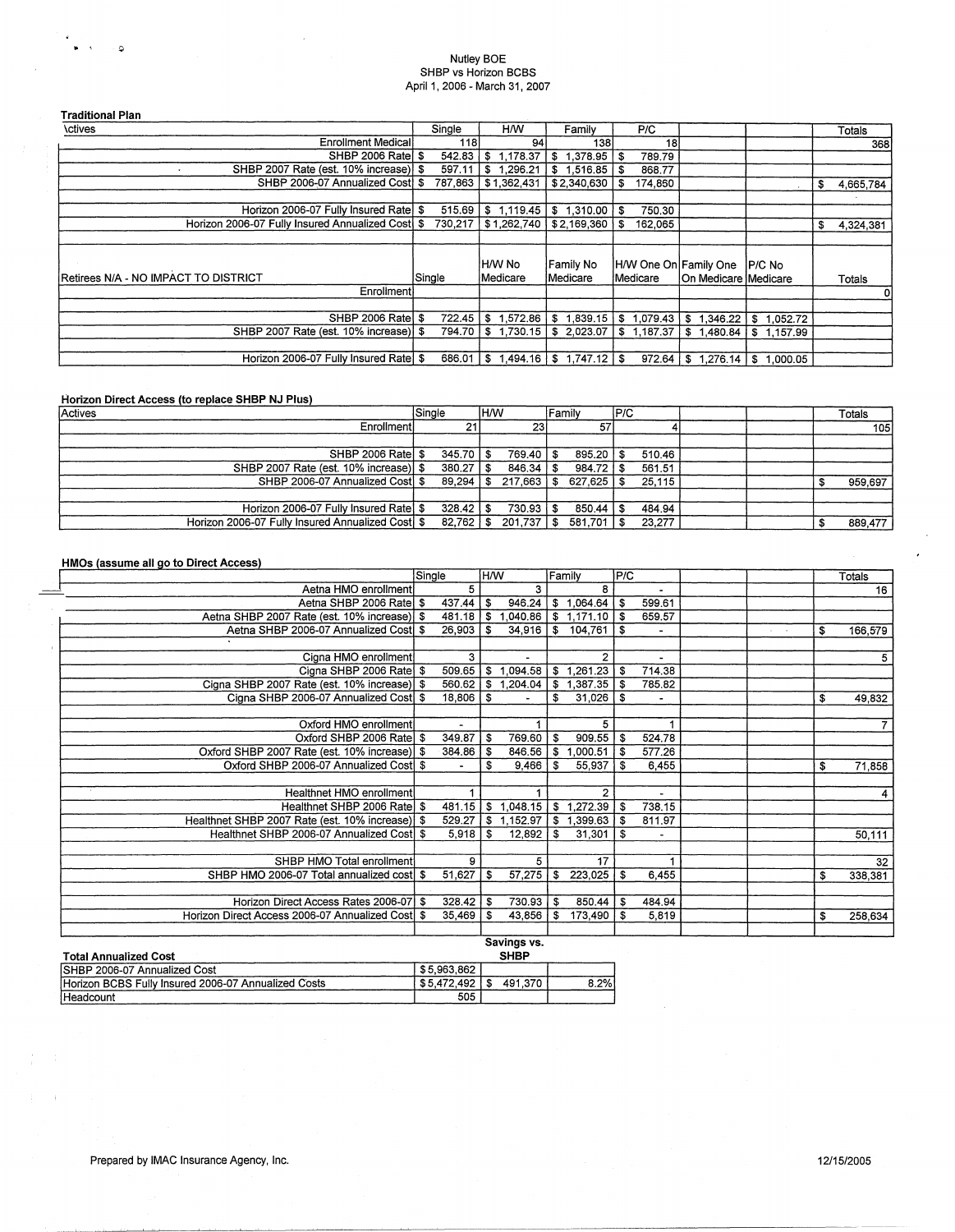Appendix I



Three Penn Plaza East Newark, NJ 07105-2200 www.horizon-bcbsnj.com

December 16, 2005

•. ..

Mr. Joseph Maurillo IMAC Insurance Agency 540 Mill St. Belleville, NJ 07109

## **Re: Nutley BOE**

Dear Mr. Maurillo:

Horizon Blue Cross Blue Shield of New Jersey (Horizon BSBCNJ) agrees and warrants that the insured benefits as proposed to the Nutley BOE through our Traditional and Direct Access plans, shall be equal to or better than the benefits provided under the Traditional and NJPlus plans, as currently administered by Horizon BCBSNJ for the State Health Benefits Program, without any limitation whatsoever. Please note that this benefit equivalency guarantee does not include provider and ancillary networks, which Horizon BCBSNJ administers in accordance with its own medical and pharmacy policies, protocols and utilization management practices. Additionally, Horizon BCBSNJ agrees to administer the program in accordance with the labor contracts as negotiated with the various unions.

If you have any questions or concerns I am available at your convenience. Thank you for considering Horizon Blue Cross Blue Shield of NJ.

Sincerely,

Richard Magoli

Richard M. Rispoli Senior Sales Executive Major Accounts Market Direct Dial: (973) 466-5248 Fax: (973) 466-5586 E-mail: richard\_rispoli@horizon-bcbsnj.com

2430 (E0601) An Independent licensee of the Blue Cross and Blue Shield Association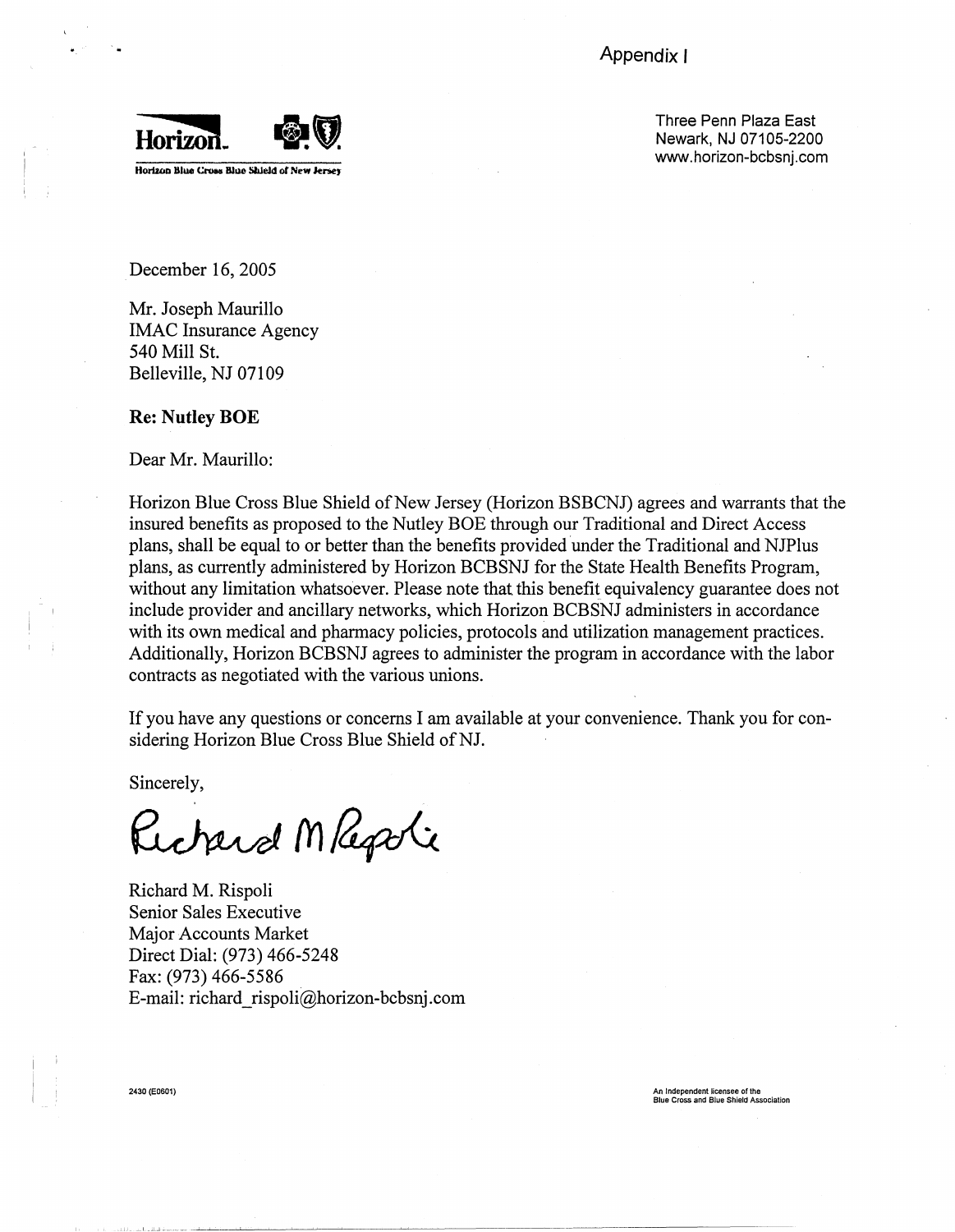## **Nutley Board of Education Traditional Plan Comparison SHBP vs. Horizon BCBS Alternative**

Advantages of the Horizon BCBS Traditional Plan vs. the SHBP Traditional Plan

 $\epsilon$ 

֒.

- Horizon plan has adult and well-baby preventive care (e.g., routine physicals and tests like  $1.$ PAP smears and prostate cancer screening) that the SHBP does not cover.
- 2. Horizon plan has no separate dollar maximums on mental health the SHBP has \$10,000 annual/\$20,000 lifetime maximums.
- 3. Horizon has no lifetime cap on total benefits the SHBP has \$1,000,000 lifetime cap.

| <b>PLAN DESIGN</b>                                       | <b>STATE HEALTH BENEFITS PLAN</b><br>(SHBP)                                                                                                                                    | Horizon.<br>Horizon Blue Cross Blue Shield of New Jersey<br><b>CALL ASSAULT</b> CONTRACTOR AT LCCC CONTRACTOR                                                                  |  |
|----------------------------------------------------------|--------------------------------------------------------------------------------------------------------------------------------------------------------------------------------|--------------------------------------------------------------------------------------------------------------------------------------------------------------------------------|--|
| HOSPITAL<br><b>INPATIENT</b>                             | 100% for up to 365 days; day 366+ at<br>80% after deductible                                                                                                                   | 100% for up to 365 days; day 366+ at<br>80% after deductible                                                                                                                   |  |
| <b>SKILLED NURSING FACILITY</b>                          | 100% for up to 30 days per confinement                                                                                                                                         | 100% for up to 30 days per confinement                                                                                                                                         |  |
| HOSPITAL PRE-ADMISSION TESTING                           | 100%                                                                                                                                                                           | 100%                                                                                                                                                                           |  |
| <b>PHYSICIAN</b><br>(SURGERY)                            | Basic benefit at 100%; balance at 80%<br>after deductible                                                                                                                      | Basic benefit at 100%; balance at 80%<br>after deductible                                                                                                                      |  |
| PHYSICIAN<br>(OFFICE VISITS)                             | 80% after deductible. No coverage for<br>well care.                                                                                                                            | 80% after deductible; except 100%<br>coverage for annual well care visits -<br>see below                                                                                       |  |
| <b>CHIROPRACTIC</b>                                      | 80% after deductible for up to 30 visits<br>per calendar year                                                                                                                  | 80% after deductible for up to 30 visits<br>per calendar year                                                                                                                  |  |
| <b>EMERGENCY</b><br><b>ROOM</b><br>ACCIDENT/NON-ACCIDENT | 100% in hospital emergency room for<br>accidental injury; 80% in hospital for<br>non-accidental injury after deductible.<br>All physician fees paid at 80% after<br>deductible | 100% in hospital emergency room for<br>accidental injury; 80% in hospital for<br>non-accidental injury after deductible.<br>All physician fees paid at 80% after<br>deductible |  |
| EMERGENCY ROOM (OTHER)                                   | 80% after deductible                                                                                                                                                           | 80% after deductible                                                                                                                                                           |  |
| RADIATION/ CHEMOTHERAPY<br><b>OUTPATIENT</b>             | 80% after deductible                                                                                                                                                           | 80% after deductible                                                                                                                                                           |  |
| <b>HOSPICE</b>                                           | 100%                                                                                                                                                                           | 100%                                                                                                                                                                           |  |
| <b>IMMUNIZATIONS</b>                                     | Not covered                                                                                                                                                                    | Child immunizations and lead<br>screenings covered at 80% (no<br>deductible)                                                                                                   |  |
| <b>MATERNITY</b>                                         | Basic benefits at 100%; balance at 80%<br>after deductible                                                                                                                     | Basic benefits at 100%; balance at 80%<br>after deductible                                                                                                                     |  |
| PHYSICAL EXAMS                                           | Not covered                                                                                                                                                                    | Annual physical (adult and child)<br>covered at 100% not subject to<br>deductible                                                                                              |  |
| WELL BABY                                                | Not covered                                                                                                                                                                    | 100% not subject to deductible                                                                                                                                                 |  |
| ALCOHOL ABUSE (INPATIENT)                                | Same as any other illness                                                                                                                                                      | Same as any other illness                                                                                                                                                      |  |
| DRUG ABUSE (INPATIENT)                                   | Same as any other illness                                                                                                                                                      | Same as any other illness                                                                                                                                                      |  |

 $\mathbf{1}$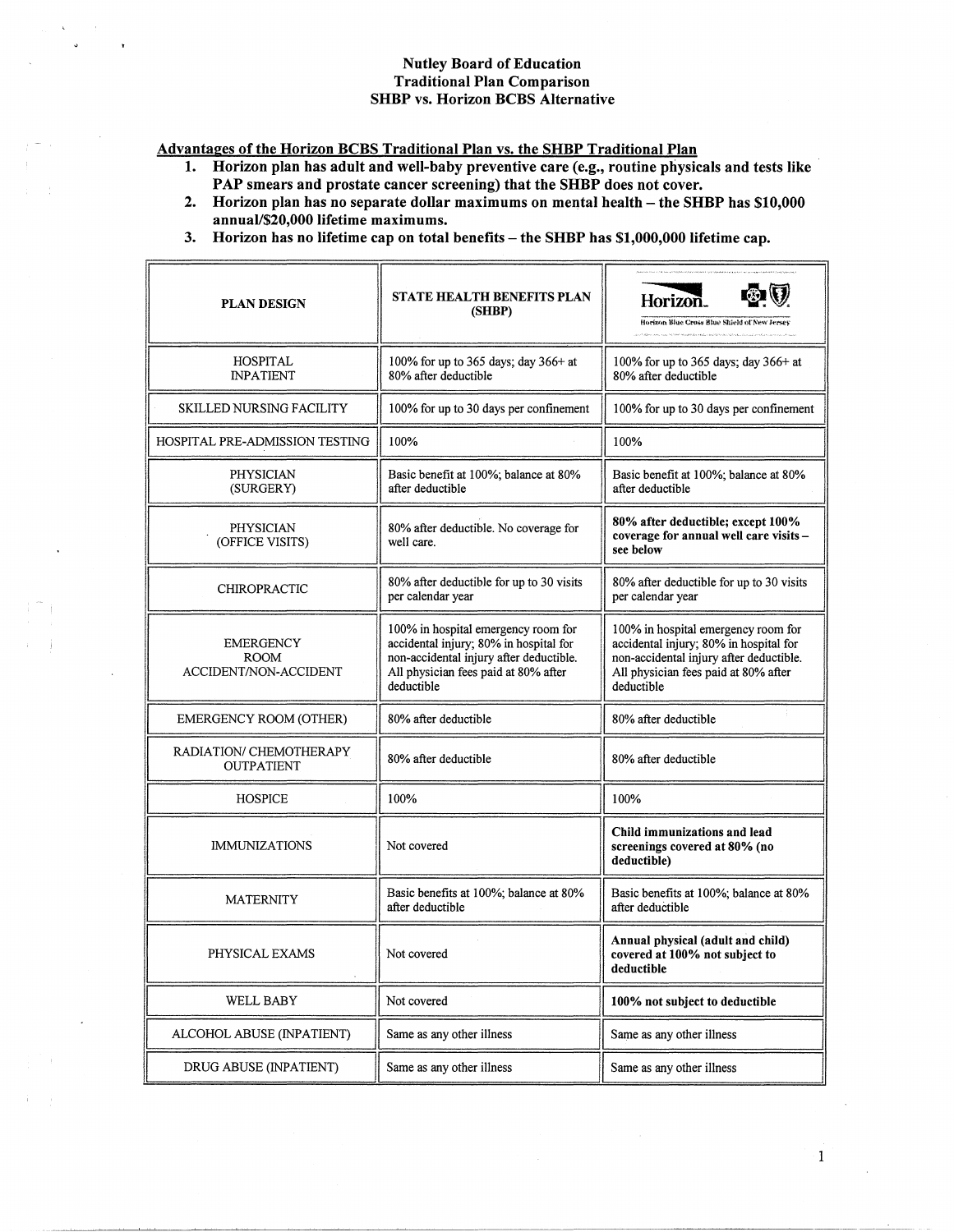## **Nutley Board of Education Traditional Plan Comparison SHBP vs. Horizon BCBS Alternative**

 $\sim$ 

 $\bar{\gamma}$ 

| <b>PLAN DESIGN</b>                                                                              | <b>STATE HEALTH BENEFITS PLAN</b><br>(SHBP)                                                                                                                                                                   | Horizon.<br>Horizon Blue Cross Blue Shield of New Jersey                                                                                                                                                      |  |  |
|-------------------------------------------------------------------------------------------------|---------------------------------------------------------------------------------------------------------------------------------------------------------------------------------------------------------------|---------------------------------------------------------------------------------------------------------------------------------------------------------------------------------------------------------------|--|--|
| ALCOHOL ABUSE (OUTPATIENT)                                                                      | Same as any other illness                                                                                                                                                                                     | Same as any other illness                                                                                                                                                                                     |  |  |
| DRUG ABUSE (OUTPATIENT)                                                                         | Same as any other illness                                                                                                                                                                                     | Same as any other illness                                                                                                                                                                                     |  |  |
| MENTAL HEALTH (INPATIENT)                                                                       | 100% for 20 days per calendar year;<br>balance at 80% after deductible up to<br>annual/lifetime maximums                                                                                                      | 100% for 30 days per calendar year;<br>balance at 80% after deductible with<br>no separate annual or lifetime dollar<br>maximums                                                                              |  |  |
| MENTAL HEALTH (OUTPATIENT)                                                                      | 80% after deductible up to<br>annual/lifetime maximum                                                                                                                                                         | 80% after deductible with no separate<br>annual or lifetime dollar maximums                                                                                                                                   |  |  |
| PHYSICAL/SPEECH THERAPY                                                                         | 80% after deductible                                                                                                                                                                                          | 80% after deductible                                                                                                                                                                                          |  |  |
| DENTAL COVERAGE WITHIN YOUR<br>MEDICAL PLAN                                                     | None                                                                                                                                                                                                          | None                                                                                                                                                                                                          |  |  |
| X-RAYS/LAB TESTS                                                                                | 80% after deductible; some charges paid<br>at 100%                                                                                                                                                            | 80% after deductible; some charges paid<br>at 100%                                                                                                                                                            |  |  |
| PRESCRIPTION DRUGS<br>Benefits for ACTIVE employees without<br>employer prescription drug plan. | 80% after deductible                                                                                                                                                                                          | 80% after deductible                                                                                                                                                                                          |  |  |
| PRESCRIPTION DRUGS<br><b>RETIREES</b>                                                           | Co-payments (2005) per 30 day supply:<br>Generic - \$7 co-payment<br>Preferred brand - \$14<br>Other brands - \$29<br>Mail Order: (90 day supply)<br>Generic-\$7<br>Preferred brand-\$21<br>Other brands-\$35 | Co-payments (2005) per 30 day supply:<br>Generic - \$7 co-payment<br>Preferred brand - \$14<br>Other brands - \$29<br>Mail Order: (90 day supply)<br>Generic-\$7<br>Preferred brand-\$21<br>Other brands-\$35 |  |  |
| <b>VISION</b>                                                                                   | None                                                                                                                                                                                                          | None                                                                                                                                                                                                          |  |  |
| HOME HEALTH CARE                                                                                | Services and supplies covered with<br>pre-approval; 60 visits in 61 days at<br>100% per occurrence                                                                                                            | Services and supplies covered with<br>pre-approval; 60 visits in 61 days at<br>100% per occurrence                                                                                                            |  |  |
| <b>INFERTILITY SERVICES</b><br>(Must be)<br>Pre-Authorized)                                     | Diagnosis covered; treatment covered<br>with limitations; subject to a coinsurance<br>and deductible.                                                                                                         | Diagnosis covered; treatment covered<br>with limitations; subject to a<br>coinsurance and deductible.                                                                                                         |  |  |
| DEDUCTIBLES (INDIVIDUAL)                                                                        | \$100 per year                                                                                                                                                                                                | \$100 per year                                                                                                                                                                                                |  |  |
| DEDUCTIBLES (FAMILY MAXIMUM)                                                                    | Employee and/or retires plus one<br>dependent must meet individual<br>deductible                                                                                                                              | Employee and/or retires plus one<br>dependent must meet individual<br>deductible                                                                                                                              |  |  |
| MAXIMUM OUT-OF-POCKET<br>(INDIVIDUAL)                                                           | \$400 per calendar year coinsurance +<br>\$100 deductible                                                                                                                                                     | \$400 per calendar year coinsurance +<br>\$100 deductible                                                                                                                                                     |  |  |
| MAXIMUM OUT-OF-POCKET<br>(FAMILY)                                                               | \$400 per calendar year per individual +<br>deductibles                                                                                                                                                       | \$400 per calendar year per individual +<br>deductibles                                                                                                                                                       |  |  |

 $\sim$ 

 $\epsilon$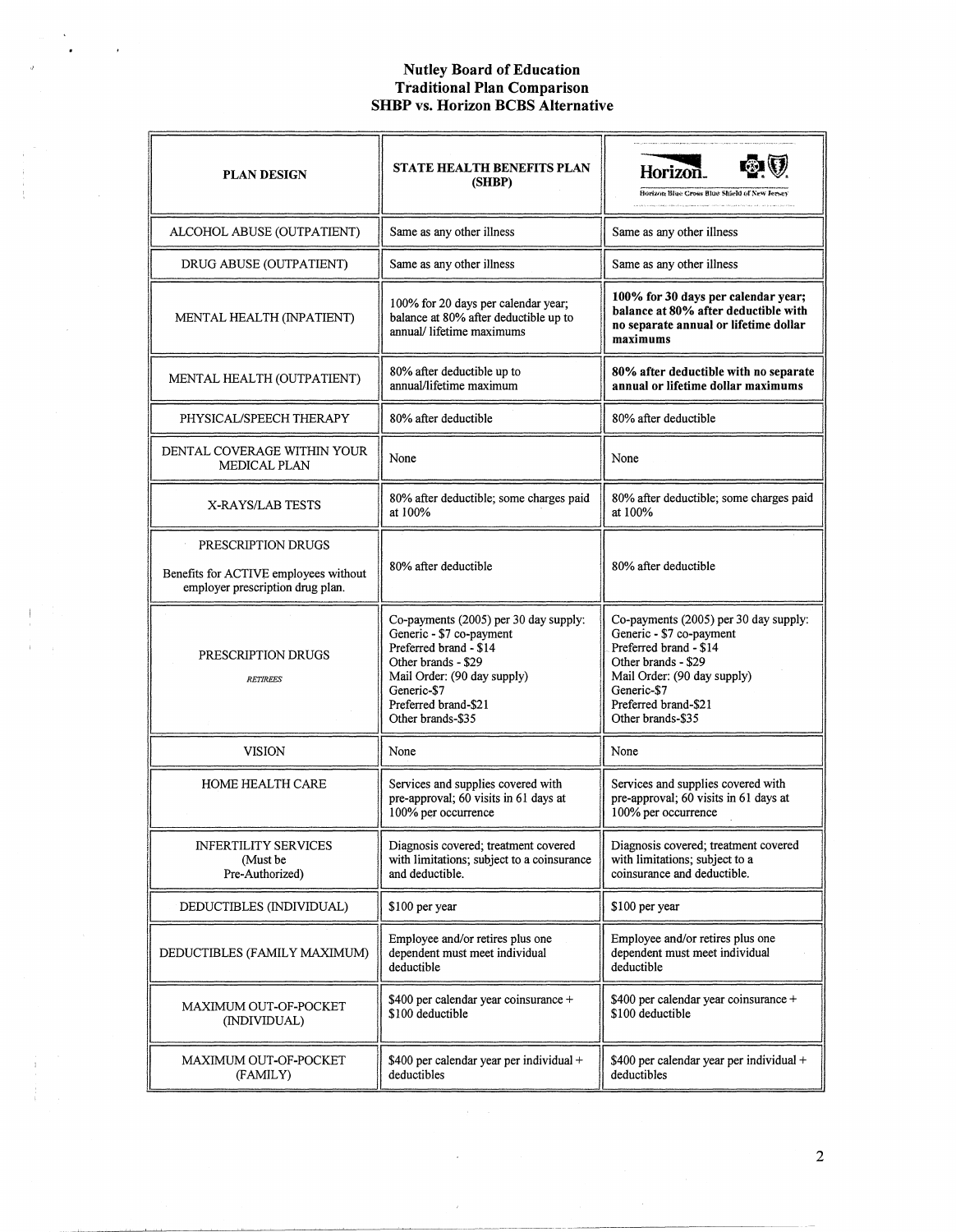# **Nutley Board of Education<br>Traditional Plan Comparison SHBP vs. Horizon BCBS Alternative**

| <b>PLAN DESIGN</b>                             | <b>STATE HEALTH BENEFITS PLAN</b><br>(SHBP)                                                                                                                             | Simple and content and define of excited as a mean fift concentrate pressure for any state and in the first Simple Simple and a state<br>Horizon.<br>Horizon blue Cross Blue Shield of New Jersey<br>of interment them that in market is the name has able to act it completed them as a heart of the test of the contact the model |
|------------------------------------------------|-------------------------------------------------------------------------------------------------------------------------------------------------------------------------|-------------------------------------------------------------------------------------------------------------------------------------------------------------------------------------------------------------------------------------------------------------------------------------------------------------------------------------|
| <b>MAXIMUM PLAN COVERED</b><br><b>EXPENSES</b> | \$1,000,000 lifetime (major medical<br>expense only); \$10,000 annual mental<br>health - \$20,000 lifetime mental health;<br>up to \$2000 restoration feature each year | No lifetime maximum for major<br>medical expense and no separate<br>annual and lifetime dollar maximums<br>for mental health                                                                                                                                                                                                        |

NOTE: This chart only shows highlights of the medical plans. Notwithstanding anything stated above, Horizon BCBS has guaranteed in writing to provide coverage that is "equal to or better than" the coverage offered by the S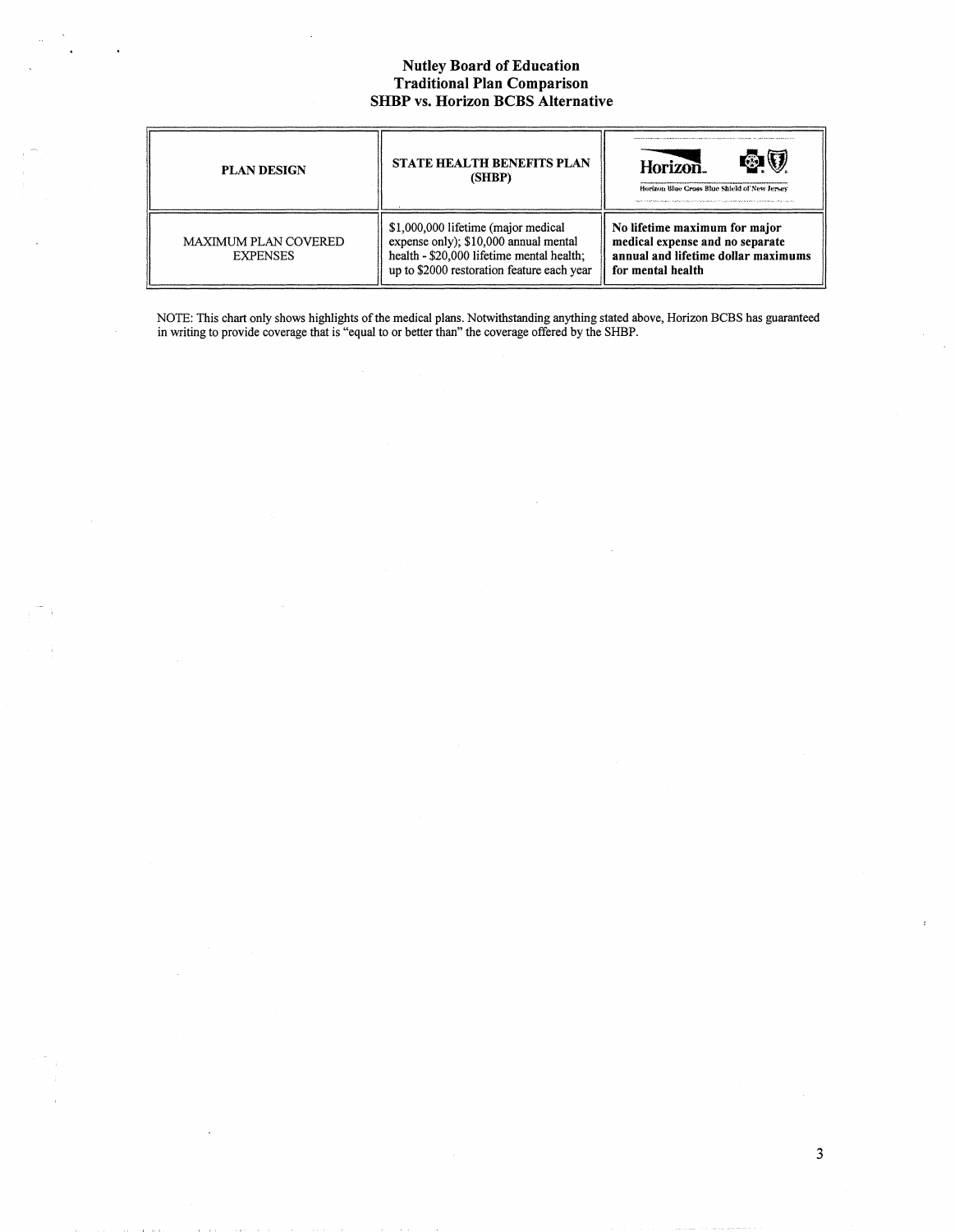## **Nutley Board of Education SHBP NJ Plus POS vs. Horizon BCBS Direct Access**

## Advantages of the Horizon BCBS Direct Access Plan vs. the SHBP NJ Plus POS Plan

- 1. Horizon Direct Access has a national network SHBP NJ Plus POS does not.
- 2. Horizon Direct Access does not require choice of a PCP and does not require referrals for specialists - the SHBP does.
- 3. Horizon Direct Access has no separate dollar maximums on mental health the SHBP NJ Plus has \$15,000 annual/\$50,000 lifetime maximums.

| <b>SHBP NJ PLUS vs. HORIZON</b><br><b>BCBS DIRECT ACCESS</b> | <b>STATE HEALTH</b><br><b>BENEFITS PLAN</b><br>(SHBP) NJ PLUS<br>In-network                        | <b>STATE HEALTH</b><br><b>BENEFITS PLAN</b><br>(SHBP) NJ PLUS<br>Out-of-network                                                                                       | ØØ<br>Horizon.<br>Horizon Blue Cross Blue Stield of New Jersey<br><b>Direct Access</b><br>In Network | Horizon.<br>Horizon Blue Cross Blue Shield of New Jersey<br><b>Direct Access</b><br><b>Out-of Network</b>                                                       |  |
|--------------------------------------------------------------|----------------------------------------------------------------------------------------------------|-----------------------------------------------------------------------------------------------------------------------------------------------------------------------|------------------------------------------------------------------------------------------------------|-----------------------------------------------------------------------------------------------------------------------------------------------------------------|--|
| <b>SERVICE AREA</b>                                          | All of NJ and FL, parts<br>of NY and PA                                                            | Unrestricted                                                                                                                                                          | <b>Nationwide Network</b>                                                                            | Unrestricted                                                                                                                                                    |  |
| <b>HOSPITAL</b><br><b>INPATIENT</b>                          | 100%                                                                                               | 70% after \$200 per<br>hospital stay deductible                                                                                                                       | 100%                                                                                                 | 70% after \$200 per hospital<br>stay deductible                                                                                                                 |  |
| <b>SKILLED NURSING</b><br><b>FACILITY</b>                    | 100% up to 120 days per $ 70\%$ for up to 60 days<br>calendar year                                 | per calendar year                                                                                                                                                     | 100% up to 120 days per<br>calendar year                                                             | 70% for up to 60 days per<br>calendar year                                                                                                                      |  |
| HOSPITAL PRE-ADMISSION<br><b>TESTING</b>                     | 100%                                                                                               | 70% after deductible                                                                                                                                                  | 100%                                                                                                 | 70% after deductible                                                                                                                                            |  |
| PHYSICIAN (SURGERY)                                          | 100%                                                                                               | 70% after deductible                                                                                                                                                  | 100%                                                                                                 | 70% after deductible                                                                                                                                            |  |
| PHYSICIAN (OFFICE VISITS)                                    | 100% after \$5 per visit<br>copayment                                                              | 70% after deductible;<br>no coverage for well-<br>care                                                                                                                | Same as SHBP except that<br>no choice of PCP required<br>and no referrals needed<br>for specialists  | 70% after deductible;<br>includes annual adult<br>routine physicals<br>beginning at age 20                                                                      |  |
| <b>CHIROPRACTIC</b>                                          | 100% after \$5 per visit<br>copayment; 30 visits per<br>calendar year; no PCP<br>referral required | 70% after deductible;<br>30 visits per calendar<br>vear combined in and<br>out of network                                                                             | 100% after \$5 per visit<br>copayment: 30 visits per<br>calendar year; no PCP<br>referral required   | 70% after deductible; 30<br>visits per calendar year<br>combined in and out of<br>network                                                                       |  |
| <b>EMERGENCY</b><br><b>ROOM</b><br>ACCIDENT/NON-ACCIDENT     | 100% after \$25<br>copayment if reported<br>to PCP and/or NJ Plus<br>within 48 hours               | 100% after \$25<br>copayment if reported<br>to NJ PLUS or PCP<br>within 48 hours. If not<br>reported within 48<br>hours, subject to<br>deductible and<br>coinsurance. | 100% after \$25 copayment<br>if reported to PCP and/or<br>NJ Plus within 48 hours                    | 100% after \$25 copayment<br>if reported to NJ PLUS or<br>PCP within 48 hours. If not<br>reported within 48 hours,<br>subject to deductible and<br>coinsurance. |  |
| RADIATION/CHEMOTHERAPY<br><b>OUTPATIENT</b>                  | 100%                                                                                               | 70% after deductible                                                                                                                                                  | 100%                                                                                                 | 70% after deductible                                                                                                                                            |  |
| <b>HOSPICE</b>                                               | 100%                                                                                               | 70% after deductible                                                                                                                                                  | 100%                                                                                                 | 70% after deductible                                                                                                                                            |  |
| <b>IMMUNIZATIONS</b>                                         | 100% after \$5<br>copayment per visit<br>(except for travel and/or<br>iob related)                 | 70% for children under<br>12 months, after<br>deductible                                                                                                              | 100% after \$5 copayment<br>per visit (except for travel<br>and/or job related)                      | 70% for children under 12<br>months, after deductible                                                                                                           |  |
| <b>MATERNITY</b>                                             | \$5 copayment for first<br>prenatal visit, then<br>100% covered.                                   | 70% after deductible                                                                                                                                                  | \$5 copayment for first<br>prenatal visit, then 100%<br>covered.                                     | 70% after deductible                                                                                                                                            |  |
| PHYSICAL EXAMS                                               | 100% after \$5 per visit<br>copayment                                                              | Not covered                                                                                                                                                           | 100% after \$5 per visit<br>copayment                                                                | Not covered                                                                                                                                                     |  |
| WELL BABY                                                    | 100% after \$5 per visit<br>copayment                                                              | Not covered                                                                                                                                                           | 100% after \$5 per visit<br>copayment                                                                | Not covered                                                                                                                                                     |  |
| ALCOHOL ABUSE<br>(INPATIENT)                                 | Same as any other<br>illness                                                                       | Same as any other<br>illness                                                                                                                                          | Same as any other illness                                                                            | Same as any other illness                                                                                                                                       |  |
| DRUG ABUSE (INPATIENT)                                       | Same as any other<br>illness                                                                       | Same as any other<br>illness                                                                                                                                          | Same as any other illness                                                                            | Same as any other illness                                                                                                                                       |  |
| ALCOHOL ABUSE<br>(OUTPATIENT)                                | 100%, no visit limit                                                                               | 70% after deductible                                                                                                                                                  | 100%, no visit limit                                                                                 | 70% after deductible                                                                                                                                            |  |
| DRUG ABUSE (OUTPATIENT)                                      | 100%, no visit limit                                                                               | 70% after deductible                                                                                                                                                  | 100%, no visit limit                                                                                 | 70% after deductible                                                                                                                                            |  |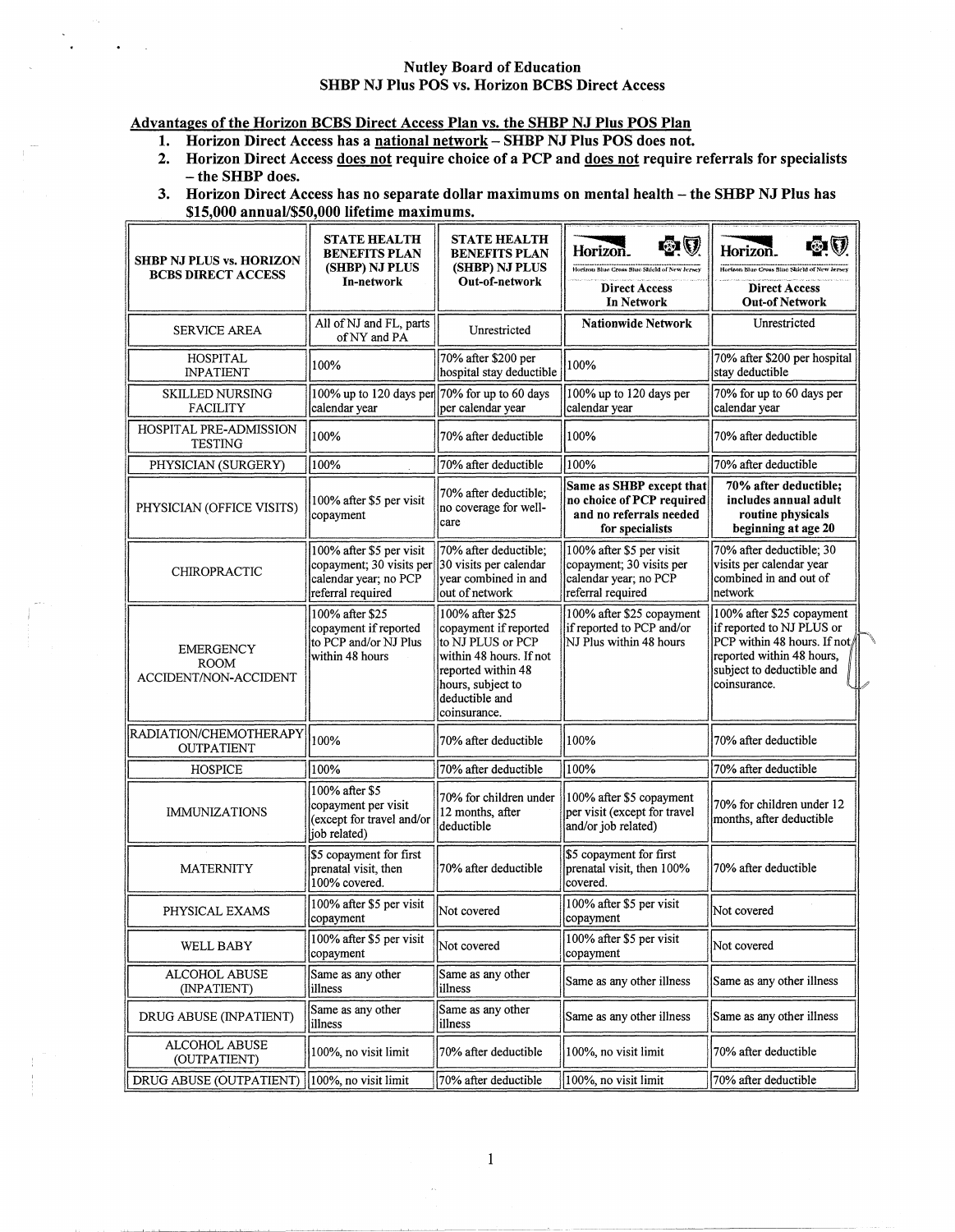#### Nutley Board of Education SHBP NJ Plus POS vs. Horizon BCBS Direct Access

 $\ddot{\phantom{0}}$ 

 $\bar{z}$ 

 $\frac{1}{4}$  ,  $\frac{1}{4}$ 

 $\begin{pmatrix} 1 & 1 \\ 1 & 1 \\ 1 & 1 \end{pmatrix}$ 

 $\beta = \frac{1}{4}$ 

 $\overline{a}$ 

 $\bar{\phantom{a}}$ 

| <b>SHBP NJ PLUS vs. HORIZON</b><br><b>BCBS DIRECT ACCESS</b>                                      | <b>STATE HEALTH</b><br><b>BENEFITS PLAN</b><br>(SHBP) NJ PLUS<br>In-network                                                                                                                                                                    | <b>STATE HEALTH</b><br><b>BENEFITS PLAN</b><br>(SHBP) NJ PLUS<br>Out-of-network                                                                                                                                               | øØ<br>Horizon.<br>Horizon Blue Gross Blue Shield of New Jersey<br><b>Direct Access</b><br>In Network                                                        | ÓО<br>Horizon.<br>Horizon Blue Cross Blue Shield of New Jersey<br><b>Direct Access</b><br><b>Out-of Network</b>                                                                                                        |
|---------------------------------------------------------------------------------------------------|------------------------------------------------------------------------------------------------------------------------------------------------------------------------------------------------------------------------------------------------|-------------------------------------------------------------------------------------------------------------------------------------------------------------------------------------------------------------------------------|-------------------------------------------------------------------------------------------------------------------------------------------------------------|------------------------------------------------------------------------------------------------------------------------------------------------------------------------------------------------------------------------|
| <b>MENTAL HEALTH</b><br>(INPATIENT)                                                               | 100% for up to 25 days<br>per calendar year;<br>balance at 90% up to<br>annual / lifetime<br>maximums                                                                                                                                          | 50 days per calendar<br>year at 50% after<br>deductible up to annual<br>/ lifetime maximums                                                                                                                                   | 100% for up to 25 days<br>per calendar year;<br>balance at 90% without<br>annual and lifetime dollar<br>maximums                                            | 50 days per calendar year<br>at 50% after deductible<br>without annual and<br>lifetime dollar maximums                                                                                                                 |
| <b>MENTAL HEALTH</b><br>(OUTPATIENT)                                                              | 90% up to<br>annual/lifetime<br> maximum                                                                                                                                                                                                       | 70% after deductible up<br>to annual /lifetime<br>maximum                                                                                                                                                                     | 90% without separate<br>annual and lifetime dollar<br>maximums                                                                                              | 70% after deductible<br>without separate annual<br>and lifetime dollar<br>maximums                                                                                                                                     |
| PHYSICAL/SPEECH THERAPY                                                                           | 100% after \$5 per visit<br>copayment                                                                                                                                                                                                          | 70% after deductible                                                                                                                                                                                                          | 100% after \$5 per visit<br>copayment                                                                                                                       | 70% after deductible                                                                                                                                                                                                   |
| DENTAL COVERAGE WITHIN<br>MEDICAL PLAN                                                            | None                                                                                                                                                                                                                                           | None                                                                                                                                                                                                                          | None                                                                                                                                                        | None                                                                                                                                                                                                                   |
| X-RAYS/LAB TESTS                                                                                  | 100%                                                                                                                                                                                                                                           | 70% after deductible                                                                                                                                                                                                          | 100%                                                                                                                                                        | 70% after deductible                                                                                                                                                                                                   |
| PRESCRIPTION DRUGS<br>Benefits for ACTIVE employees<br>without employer prescription<br>drug plan | 90% reimbursement                                                                                                                                                                                                                              | 70% after deductible                                                                                                                                                                                                          | 90% reimbursement                                                                                                                                           | 70% after deductible                                                                                                                                                                                                   |
| PRESCRIPTION DRUGS <sup>5</sup><br><b>RETIREES</b>                                                | Co-payments (2005) per $ $ Co-payments (2005)<br>30 day supply:<br>Generic - \$7 co-<br>payment<br>Preferred brand - \$14<br>Other brands - \$29<br>Mail Order: (90 day<br>supply)<br>Generic-\$7<br>Preferred brand-\$21<br>Other brands-\$35 | per 30 day supply:<br>Generic - \$7 co-<br>payment<br>Preferred brand - \$14<br>Other brands - \$29<br>Mail Order: (90 day<br>supply)<br>Generic-\$7<br>Preferred brand-\$21<br>Other brands-\$35                             | Same as SHBP - Retirees<br>remain eligible for SHBP<br>retiree coverage as A-4<br>in Horizon premiums                                                       | Same as SHBP - Retirees<br>remain eligible for SHBP<br>retiree coverage as A-4<br>retiree surcharge is included retiree surcharge is included<br>in Horizon premiums                                                   |
| <b>VISION</b>                                                                                     | 100 % after \$5<br>copayment; one exam<br>per calendar year; no<br>referral                                                                                                                                                                    | None                                                                                                                                                                                                                          | 100 % after \$5 copayment;<br>one exam per calendar year; None<br>no referral                                                                               |                                                                                                                                                                                                                        |
| <b>HOME HEALTH CARE</b>                                                                           | Services and supplies<br>covered with pre-<br>approval; prior inpatient<br>hospital stay not<br>required; nursing home<br>care or custodial care<br>not covered                                                                                | Services and supplies<br>covered with pre-<br>approval; prior<br>inpatient hospital stay<br>not required; nursing<br>home care or custodial<br>care not covered;<br>subject to out-of-<br>network insurance and<br>deductible | Services and supplies<br>covered with pre-approval;<br>prior inpatient hospital stay<br>not required; nursing home<br>care or custodial care not<br>covered | Services and supplies<br>covered with pre-approval;<br>prior inpatient hospital stay<br>not required; nursing home<br>care or custodial care not<br>covered; subject to out-of-<br>network insurance and<br>deductible |
| <b>INFERTILITY SERVICES</b><br>(Must be<br>Pre-Authorized)                                        | Diagnosis covered;<br>treatment covered with<br>limitations                                                                                                                                                                                    | Diagnosis covered;<br>treatment covered with<br>limitations; subject to<br>out-of-network<br>insurance and<br>deductible.                                                                                                     | Diagnosis covered;<br>treatment covered with<br>limitations                                                                                                 | Diagnosis covered;<br>treatment covered with<br>limitations; subject to out-<br>of-network insurance and<br>deductible.                                                                                                |
| DEDUCTIBLES (INDIVIDUAL) None                                                                     |                                                                                                                                                                                                                                                | \$100 per year; \$200 per<br>hospital admission                                                                                                                                                                               | None                                                                                                                                                        | \$100 per year; \$200 per<br>hospital admission                                                                                                                                                                        |
| DEDUCTIBLES (FAMILY<br>MAXIMUM)                                                                   | None                                                                                                                                                                                                                                           | \$250 per year; \$200 per<br>hospital admission                                                                                                                                                                               | None                                                                                                                                                        | \$250 per year; \$200 per<br>hospital admission                                                                                                                                                                        |
| MAXIMUM OUT-OF-POCKET<br>(INDIVIDUAL)                                                             | \$400 per year<br>(coinsurance only)                                                                                                                                                                                                           | \$2000 per year<br>(coinsurance only)                                                                                                                                                                                         | \$400 per year (coinsurance<br>only)                                                                                                                        | \$2000 per year<br>(coinsurance only)                                                                                                                                                                                  |

 $\epsilon$ 

 $\sim 10^6$